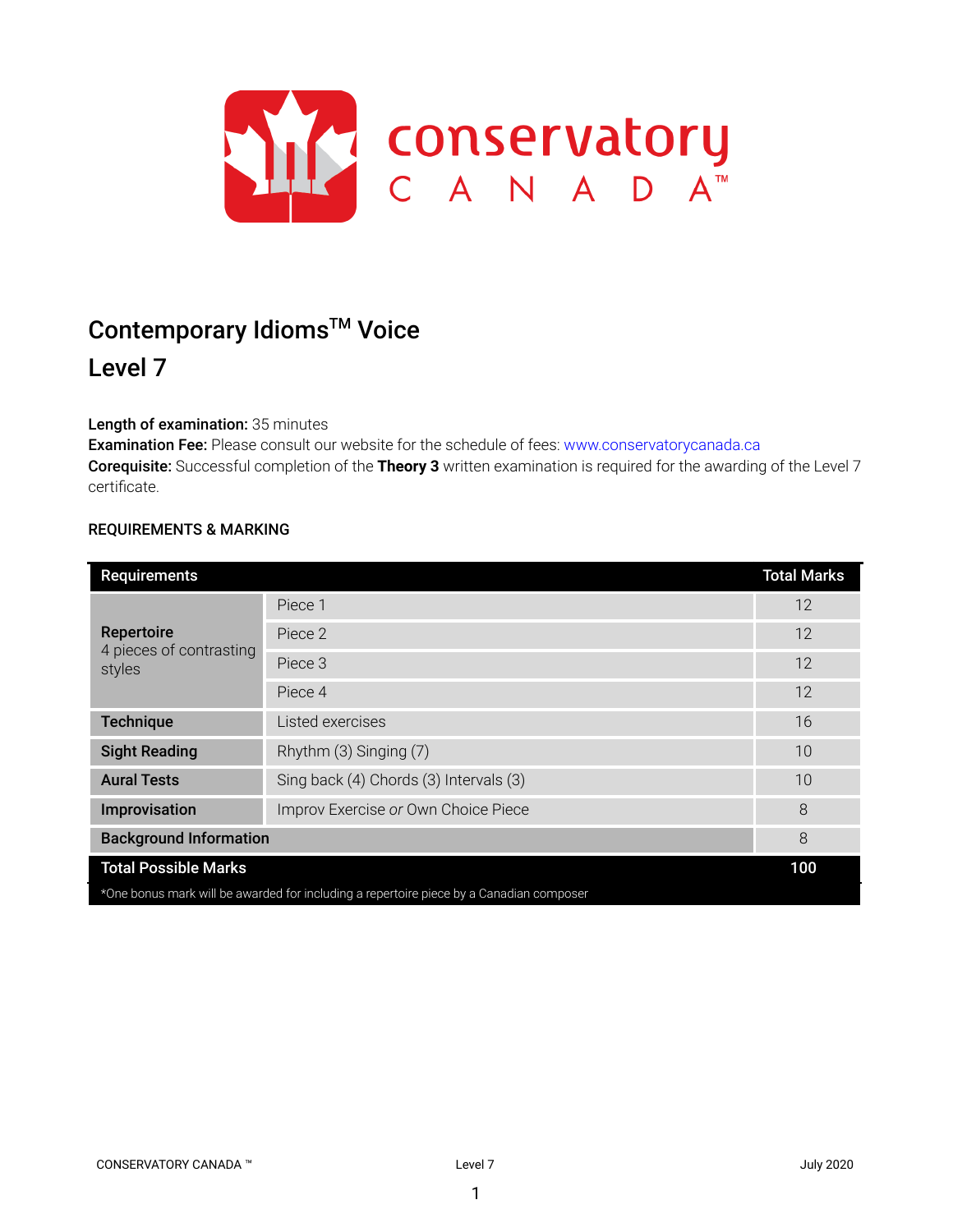# **REPERTOIRE**

- Candidates are required to perform FOUR pieces from the Repertoire List, contrasting in key, tempo, mood and subject. Your choices must include at least two different composers. All pieces must be sung from memory and may be transposed to suit the compass of the candidate's voice.
- One of the repertoire pieces may be chosen from any level higher.
- The Repertoire List is updated regularly to include newer music, and is available for download on the CI Voice page.
- Due to time and space constraints, Musical Theatre selections may not be performed with elaborate choreography, costumes, props, or dance breaks.
- The use of a microphone is optional at this level, and must be provided by the student, along with appropriate sound equipment (speaker, amplifier) if used.
- Repertoire that is currently not on our lists can be used as Repertoire pieces with prior approval. The score must be provided to the Registrar (registrar@conservatorycanada.ca) with the requested grade level. There is no charge for this service and candidates will be furnished with an approval letter to present to the examiner at the examination.
- Any edition of the music may be used for the examination, without prior approval. Downloaded online copies must belong to the public domain or be authentic, purchased copies for which the user has obtained rights for using. Photocopies of pieces held without permission are not to be used for examinations.
- Candidates are free to alter/interpret music in their editions in the following ways, as long as the performance is level appropriate:
	- Condense pieces by eliminating repetitive verses and creating concise arrangements.
	- Create or add a solo section (either improvising or original interpretation).
	- Edit the notation and rhythm of pop stylings to bring the performance closer to a more realistic representation of the original recorded version or live performance version, or to make the music more accessible and level appropriate for the candidate.
	- Use lead sheets for learning repertoire. Candidates may present a lead sheet as their official sheet music to the examiner at the exam (either written out by hand or purchased).
- Candidates may provide accompaniment for any of their songs in any of the following ways, providing their own audio equipment:
	- Collaborative pianist
	- Backing tracks (without audible vocal lines)
	- Guitarist
	- Self-accompanying

# TECHNICAL TESTS

Candidates must be prepared to sing any or all of the exercises below, in the following manner:

- Sung either to vowels, (IPA): ee [*i*],ay [*e*], ah [*a*], oh [*o*], oo [*u*]. Vowel quality will be given assessment priority.
- In exercises where scat syllables are given, candidates may either use the given syllables or choose their own.
- Sung without accompaniment.
- A different starting pitch for each exercise will be given by the examiner. The candidate may request an alternate starting note and teachers may include a candidate's preferred range for each exercise with the repertoire list submitted to the examiner. This must include more than one starting note and is designed to aid the examiner in understanding the candidate's vocal range.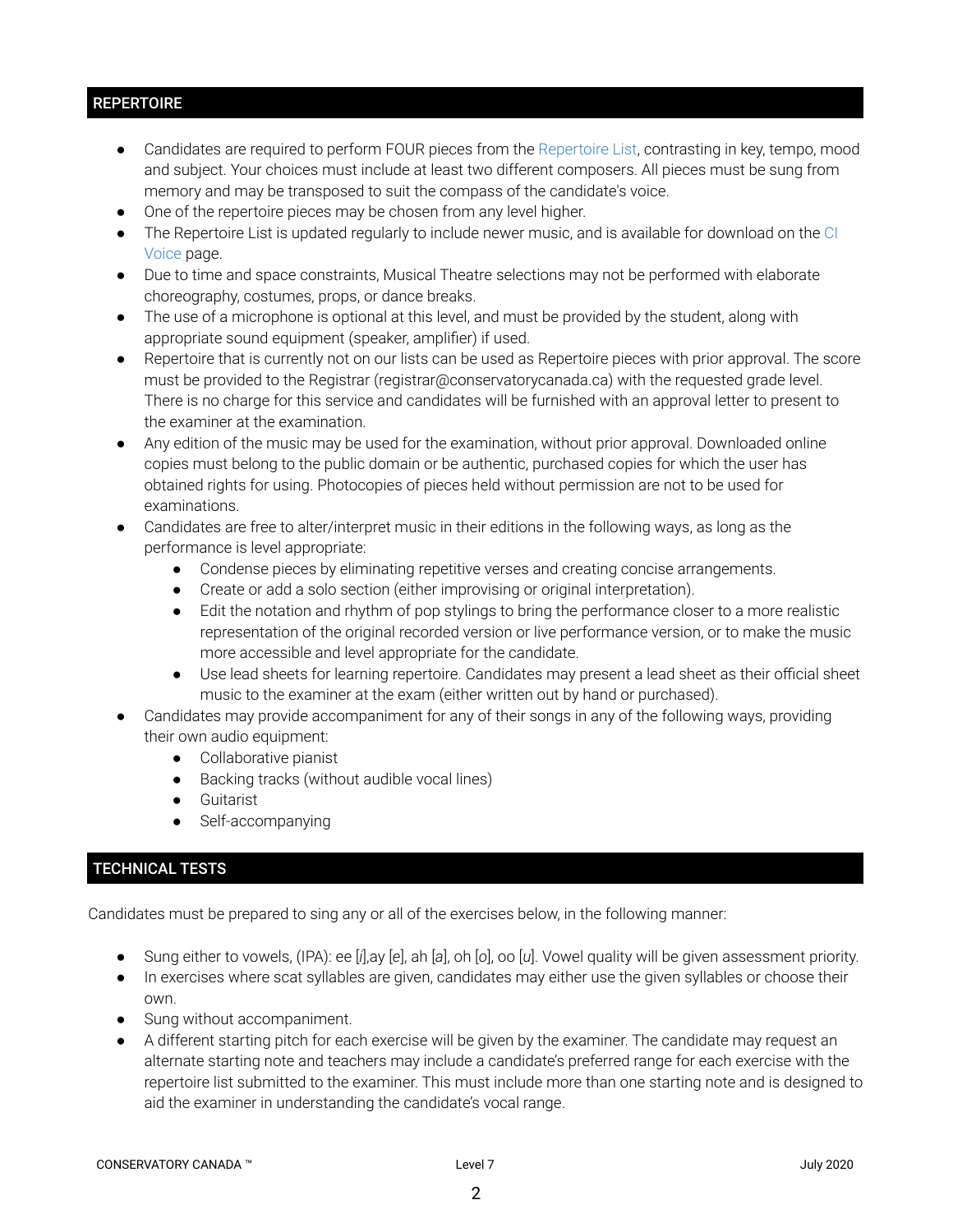- Metronome markings are to be regarded as minimum speeds.
- Exercises must be sung in one breath, unless a breath mark is indicated by a comma. In some cases, optional breath marks are included in parenthesis.
- Slurs indicate legato singing; staccato marks indicate staccato singing.

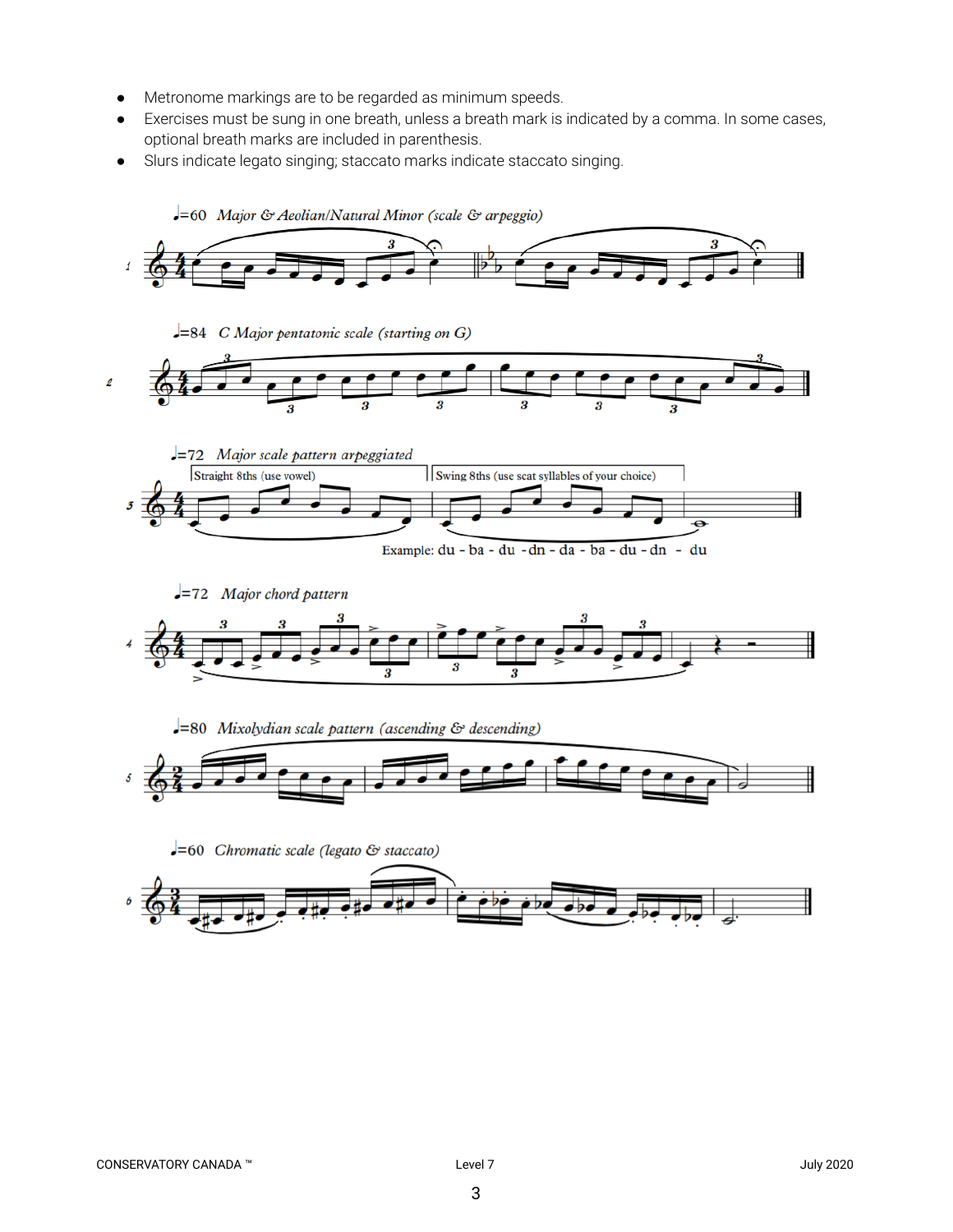

# SIGHT READING

Candidates will be given a brief period to scan the score for the following two tests:

## Rhythm

Tap or clap (at the candidate's choice) a rhythm, 4 bars in length.

- Time signature may be either 3/4, 4/4 or 6/8.
- Note values may include sixteenth, eighth, triplet eighth, dotted eighth, quarter, dotted quarter, half, dotted half and whole.
- Tied notes may be used.
- Rest values may include eighth, quarter, half and whole.

#### *Example:*



## Singing

To sing at sight a simple unaccompanied 4 to 8 bar melody equal in difficulty to pieces at Level 3. The melody will be within a range of one octave, including the lower leading tone. Candidates may use either any vowel of their choice, solfege syllables, or numbers. The examiner will play a I-IV-V-I chord progression (with the leading note to tonic in the upper part) on the piano to establish the tonality, followed by the tonic note.

- *●* Any major or minor key up to and including three sharps or flats.
- Time signature may be 3/4 or 4/4.
- Note values may include eighth, quarter, dotted quarter, half, dotted half and whole.
- Rest values may include quarter, half and whole.
- Intervals used may include 2nds, 3rds, 4ths, 5ths, major 6ths, and descending minor 6ths.
- The melody will begin on the tonic note.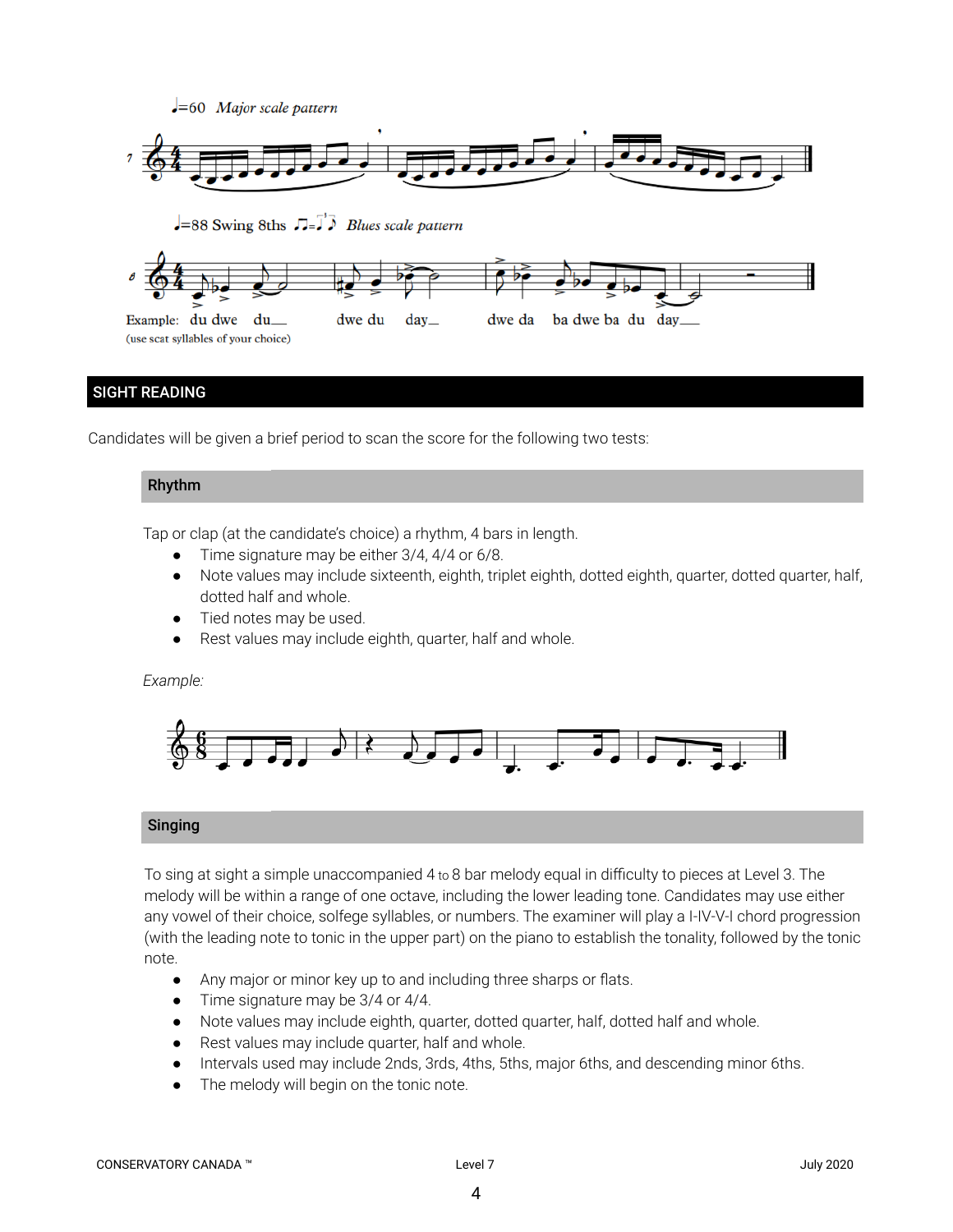

## AURAL TESTS

Candidates will be required to complete the following three tests:

#### Sing Back

Sing back on any vowel (at the candidate's choice), a short melody of six to eight notes in 2/4, 3/4 or 4/4 time. The melody will be based on the first five notes and lower leading tone of a major scale and will begin on a note of the tonic triad. The examiner will:

- Name the key—major and minor keys with up to and including two sharps or flats.
- Play the tonic four-note chord in broken form.
- Play the melody twice.

#### *Example:*



#### Chord Identification

Identify the following chords after being played once by the examiner.

● All chords will be played in solid form.

| Chord           | <b>Inversion</b> | <b>Position</b> |
|-----------------|------------------|-----------------|
| Major           | Root             | Close           |
| Minor           | Root             | Close           |
| Dominant 7th    | Root             | Close           |
| Diminished 7th  | Root             | Close           |
| Augmented triad | Root             | Close           |

#### Intervals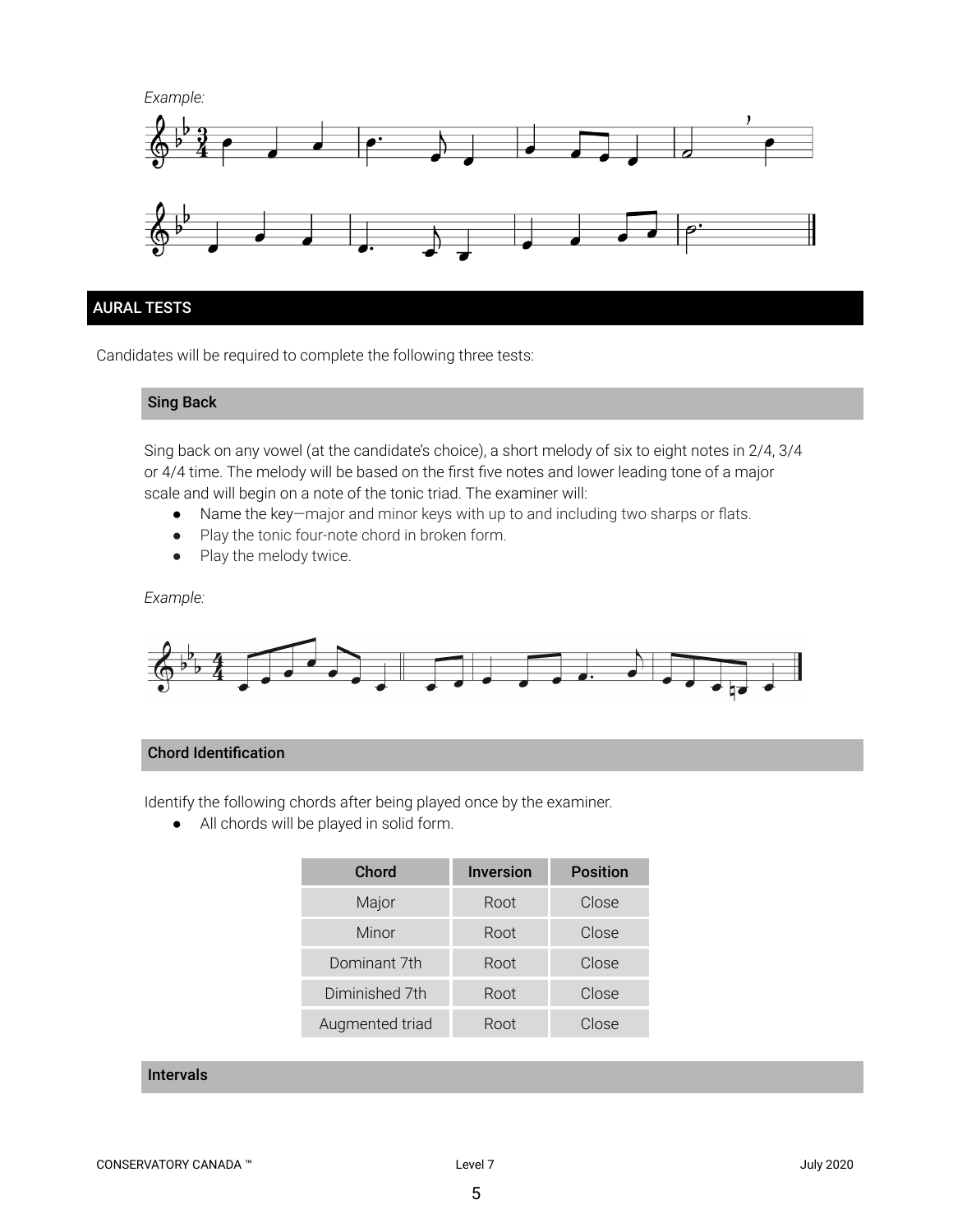Identify or sing any of the following intervals

- If identifying, the intervals will be played once in broken form by the examiner.
- If singing, the examiner will provide a starting note.

| Ascending   | <b>Descending</b> |  |
|-------------|-------------------|--|
| Minor 2nd   |                   |  |
| Major 2nd   |                   |  |
| Minor 3rd   | Minor 3rd         |  |
| Major 3rd   | Major 3rd         |  |
| Perfect 4th | Perfect 4th       |  |
| Perfect 5th | Perfect 5th       |  |
| Minor 6th   | Minor 6th         |  |
| Major 6th   | Major 6th         |  |
| Minor 7th   |                   |  |
| Perfect 8th | Perfect 8th       |  |

# IMPROVISATION *or* OWN CHOICE PIECE

Candidates must choose to prepare ONE of the following:

#### Improvisation Exercise

- Candidates choosing this option must choose a well known jazz standard or popular tune and perform it while singing along to a backing track that they provide (sourced online or original creation), or with live piano accompaniment (accompanist or self-accompany).
- Candidates must supply their own audio equipment to use at the exam, and be familiar with how to use it.
- Candidates must create their own stylistic improvisation at a suitable section in the backing track/accompaniment.
- Candidates are encouraged to use appropriate scat syllables or vowels in their improvisation.
- It is recommended that candidates provide a lead sheet or score to the examiner, outlining the form of the tune. The improvisation does not need to be notated.

OR

# Own Choice Piece

- The own choice piece may or may not be taken from the Repertoire Lists.
- This piece is chosen at the discretion of the teacher and student and does not require prior approval, but should be equivalent or higher in difficulty than the other pieces at this level.
- The piece must be suitable for the candidate's voice and age.
- Must be sung from memory.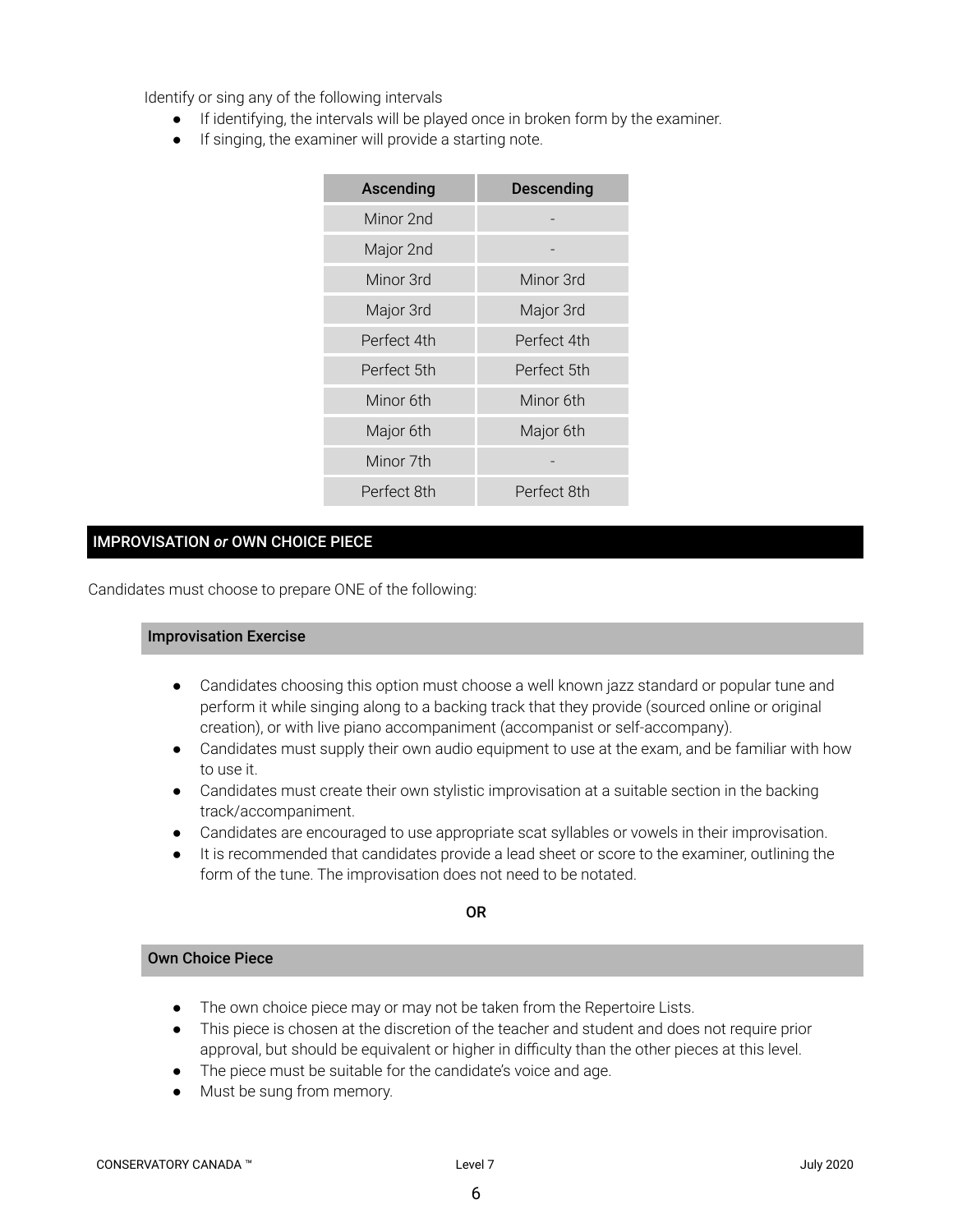● Vocal duets are acceptable, provided the candidate's part is equivalent in difficulty to this level, and a second vocalist covers the second part. The second part may be sung by the teacher.

#### BACKGROUND INFORMATION

Candidates must be prepared to give verbal answers to the following questions pertaining to the repertoire pieces:

- 1. Without reference to the score, give the title, composer/arranger, and key of each repertoire piece. Students will not be expected to identify keys of modern pieces that are non-diatonic (i.e. atonal, modal, etc.).
- 2. Explain all signs (including clefs, time signatures, key signatures, accidentals, etc.), articulation markings (legato, staccato, accents, phrase or slur markings, etc.), dynamic markings, tempo markings, and other musical terms found in each repertoire piece.
- 3. Explain the meaning or significance of the title of each repertoire piece.
- 4. Candidates will choose *one* of the prepared repertoire pieces in which genre or style is clearly represented, and be prepared to name the style or genre and then describe or demonstrate these characteristics. Examples of representative styles include: Golden Age musical theatre, contemporary musical theatre, jazz ballad, contemporary popular, rock, etc. Marks will be awarded for elaborating using specific details that have been researched.
- 5. Candidates should be prepared to give two or three relevant details about ONE composer/arranger (Candidate's choice) of one of their repertoire pieces. Details may include the composer's nationality, instruments the composer played or wrote for, preference of music genre, famous works or associations, anecdotal information, etc.

NOTE: Candidates taking a partial examination will be asked background information questions on any of the pieces *they are singing in that partial.*

## REPERTOIRE LIST

Listed titles are most easily sourced using an online download webstore such as musicnotes.com or sheetmusicplus.com. Compilation albums by various publishers may feature these songs, however the titles of such publications are changed and re-published frequently. We have included composers for Musical/Film titles for clarification.

#### MUSICAL THEATRE

A New Life (Jekyll and Hyde) And This Is My Beloved (Kismet) Another Hundred People (Company) Anthem (Chess) Come to Your Senses (Tick Tick Boom) Dancin' Fool (Copacabana) Don't Rain On My Parade (Funny Girl) Everybody Says Don't (Anyone Can Whistle) Far From The Home I Love (Fiddler On The Roof) Fortune Favors the Brave (Aida) Go The Distance (Disney's Hercules) Good Morning Baltimore (Hairspray)